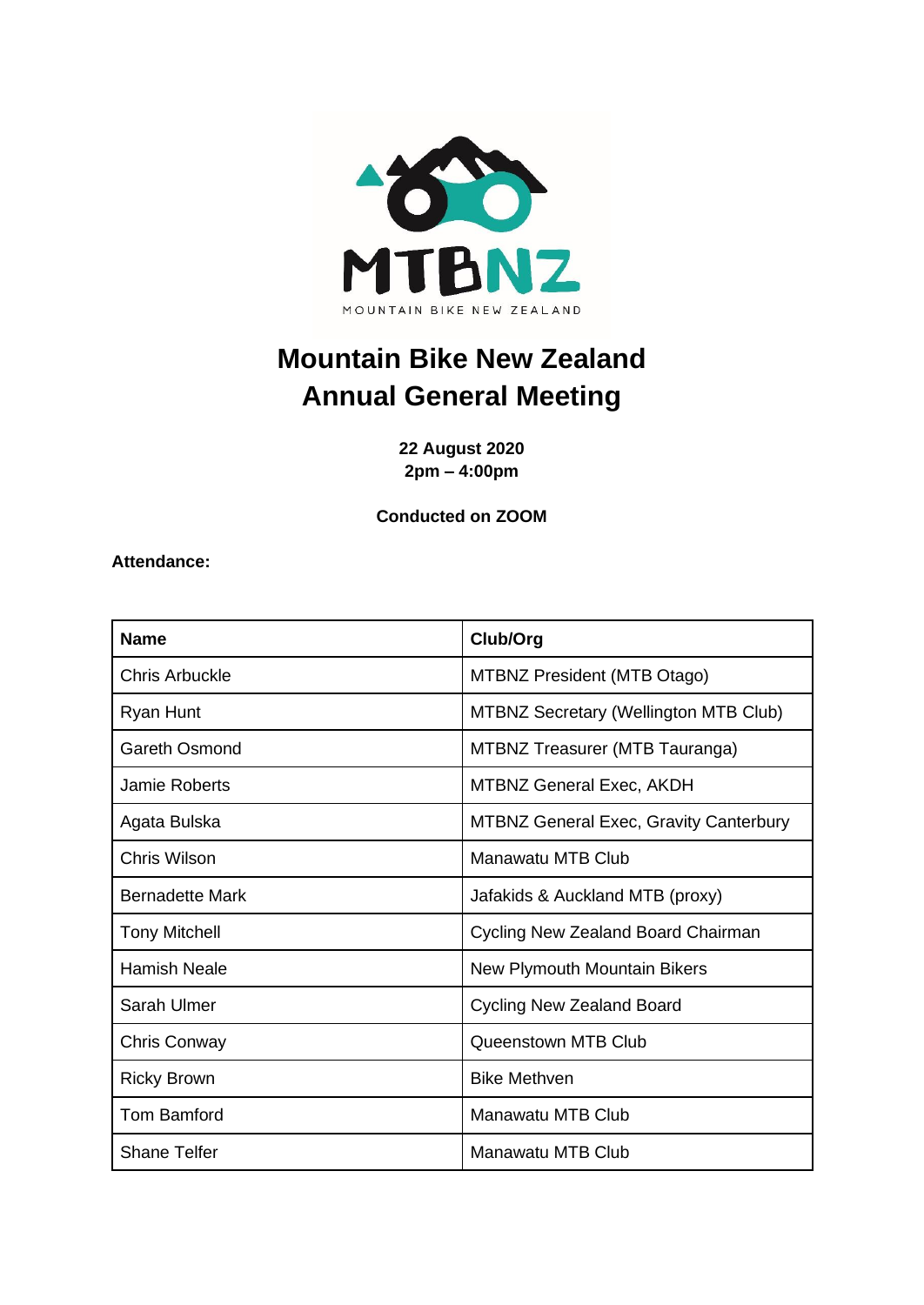| <b>Stef Gordon</b>     | <b>Gisborne MTB Club</b>                       |
|------------------------|------------------------------------------------|
| Will Keay              | <b>Gravity Canterbury</b>                      |
| Donalds Ipad           | <b>Hamilton MTB</b>                            |
| Mel Schroder           | <b>Nelson MTB Club</b>                         |
| <b>Clair Scott</b>     | Rotorua MTB Club                               |
| Sam Thompson           | NZ MTB Academy                                 |
| <b>Russell Garlick</b> | <b>Trailfund NZ</b>                            |
| <b>Ashley Peters</b>   | WORD (Wellington offroad riding<br>department) |
| Jacques Laundry        | Chief Executive, Cycling New Zealand           |
| <b>Jared Scollay</b>   | Jafakids                                       |
| <b>Malcolm Thomas</b>  | Cycling New Zealand Board, Rotorua MTB<br>Club |
| Rebekah Tregurtha      | Christchurch Singletrack Club                  |
| Craig Tregurtha        | Christchurch Singletrack Club                  |
| Marco Renali           | <b>PNP MTB Club</b>                            |
| <b>Peter Mitchell</b>  | <b>PNP MTB Club</b>                            |

#### **Proxies**

Taupo MTB Club - Gareth Osmond Tokoroa MTB Club - Gareth Osmond Auckland MTB Club - Bernadette Mark

#### **Apologies:**

Chris & Anne Tyas Gil Peters Cath Cheatley

Welcome - Chris Arbuckle

## **Minutes from 2019 Meeting**

# **Moved by Chris Arbuckle Seconded by Gareth**

**Matters arising from the minutes** None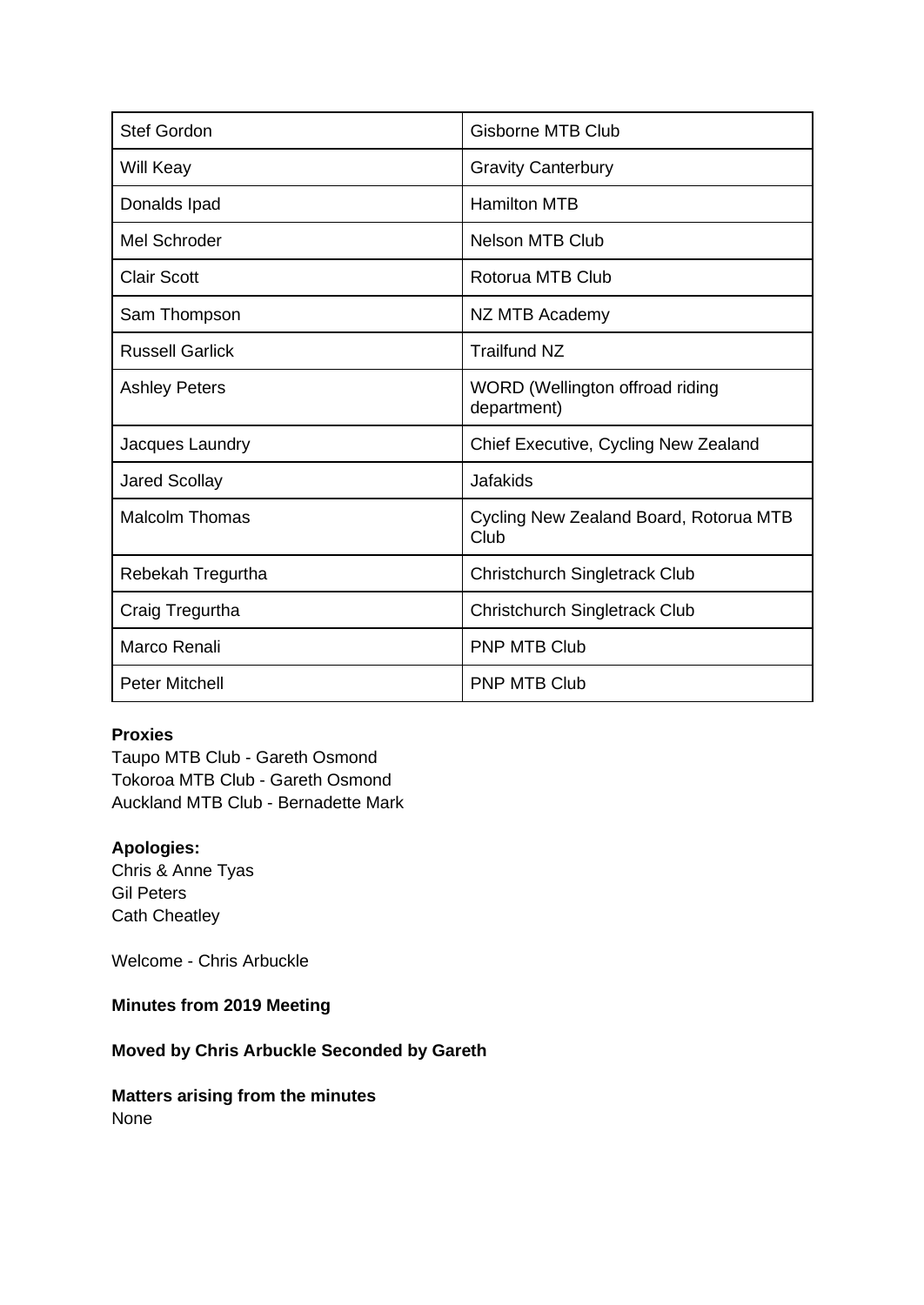### **Correspondence Received**

Jared Scollay - Table at General Business Email - Chris to talk to in General Business

### **Presidents Report**

Chris Arbuckle presented key points from his report including

- Reaching a plateau in total clubs affiliated (45)
	- Approximately 7500 Financial Members
	- Total figure of over 19,000 Members when family memberships are broken down.
- MTBNZ has operated with a lean 5-person executive
	- Each either connected to the wider MTB Community through direct roles within local clubs or through strong links to key riders.
- Noted that significant time has been spent re-building MTBNZ National Event Series in the past few years
	- Acknowledged that at times it seems we have been fixated on that
		- However, we see it as a critical place to develop event capability within clubs and prepare the to host larger events (i.e. National Championships)
- We have seen a growth in youth-based clubs (i.e. Jafakids)
- New MTBNZ Logo for a refreshed organisational identity and branding

Jamie Roberts Moved to accept the President's report; Ryan Hunt seconded.

# **Financial Report**

Gareth Osmond presented the treasurer's financial report:

- Echoed Chris's comments around club numbers hitting max
	- See the key in working with clubs to grow club membership
- MTBNZ has moved back to directly handling affiliation and Gareth noted enjoying the additional contact with clubs
- Noted MTBNZ is looking at sponsorship to
	- Acknowledged there are several unknowns in this space due to COVID-19

Ryan Hunt moved to Accept treasurer's financial report; Jamie Roberts Seconded.

#### **Notices of Motion/Remits**

Chris Arbuckle put forward a motion to reduce the level of affiliated club attendance required at an AGM to reach a quorum to 25% (Current Constitution states 40%)

- Chris and Ryan noted the difficulties in attaining the current quorum given MTBNZ's club base has experienced significant growth in recent years
	- Additionally, it is usually achieved by several proxies so does not necessarily add to level of attendance or engagement.
- Chris did note this may require an SGM to complete.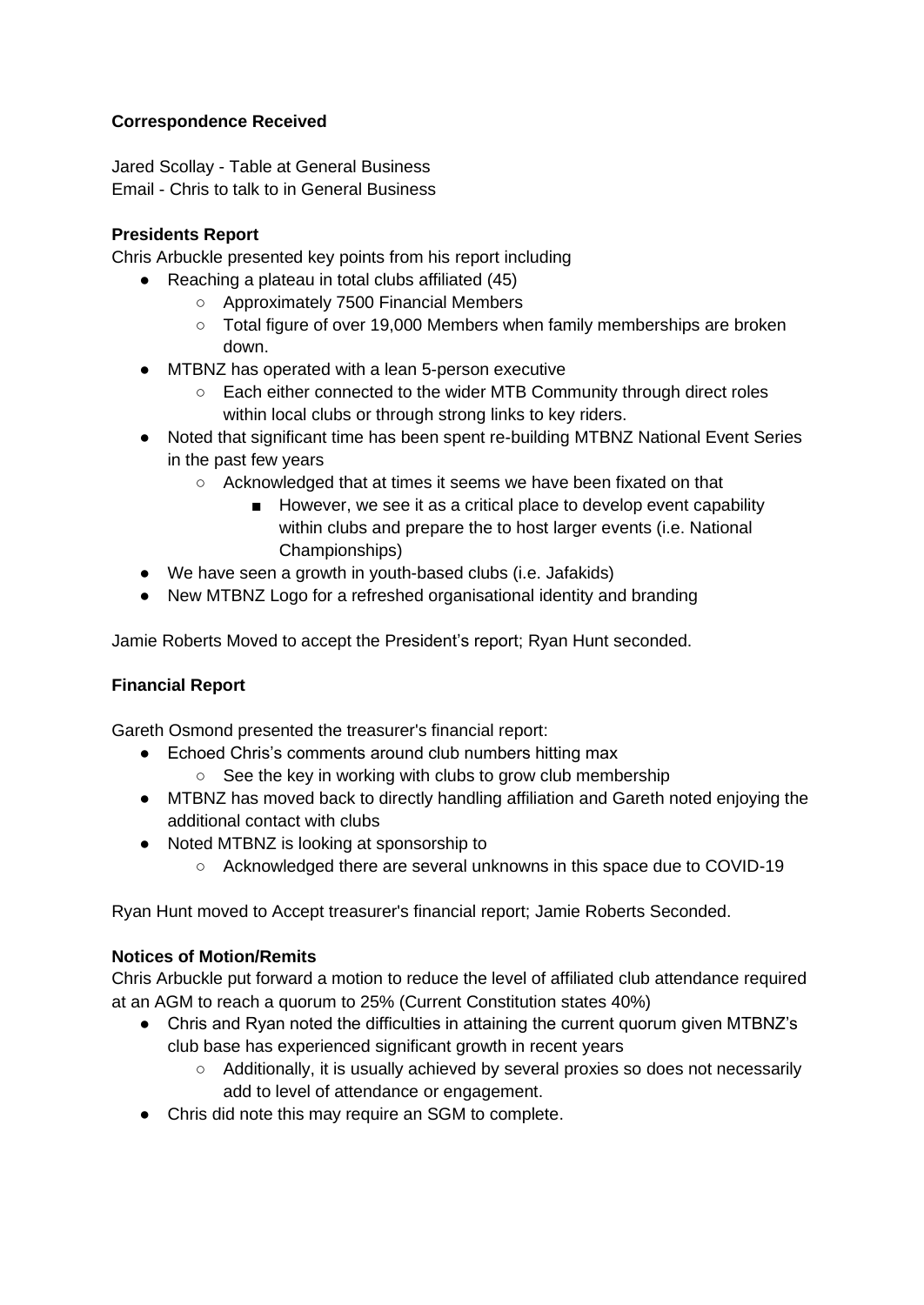Chris Arbuckle moved that" MTBNZ reduce the required representation of club affiliated members to 25% of total members, reduced from 40%" as of 2021" - seconded by Rebekah **Tregurtha** 

# **Election of Officers**

- President Chris Arbuckle was willing to stand again, no other nominations received ○ Moved by Ryan Hunt seconded by Jamie Roberts
- Treasurer Gareth Osmond was willing to stand again, no other nominations received
	- Moved by Ryan Hunt seconded by Agata Bulska
- Secretary- Ryan Hunt was willing to stand again, no other nominations.
	- Moved by Rebekah Tregurtha, seconded Chris Wilson
- General Executive:
	- Jamie Roberts and Agata Bulska happy to stand again
		- Moved by Ryan Hunt seconded by Gareth Osmond
	- Agata raised the idea of nominating Max Hides to the general executive to support development in the Enduro space (not present at the meeting).
		- Ryan gave a brief description of Max as an up and coming Enduro racer, with good knowledge of the NZ scene.
		- As Max was not present, it was decided the executive would follow-up with Max and confirm he was keen to join and assist in this space and assuming so, they would Co-opt him to the executive at a later date.

# **2019 MTBNZ Awards:**

Chris Arbuckle Congratulated the 2019 MTBNZ Award Winners - noting the original plan was to get together in Wellington as a part of the AGM weekend and celebrate.

- Jared Scollay Official of the Year
- Southland MTB Club Club of the Year
- Coronet Peak National DH Series Round 2 2020 Event of the Year
- Chris & Anne Tyas Outstanding Contribution
- Brook MacDonald Elite Rider of the year

# **General Business**

- Ryan thanked the hosts of the 2020 MTBNZ National Series for their support and efforts in putting on the events
	- AKDH
	- FourForty MTB Park
	- Descend Rotorua
	- Manawatu MTB Club
	- South Canterbury MTB Club
	- Queenstown MTB Club
	- Coronet Peak
	- Southland MTB Club
- Also MTB Otago hosting the massive double header of National and Oceania Champs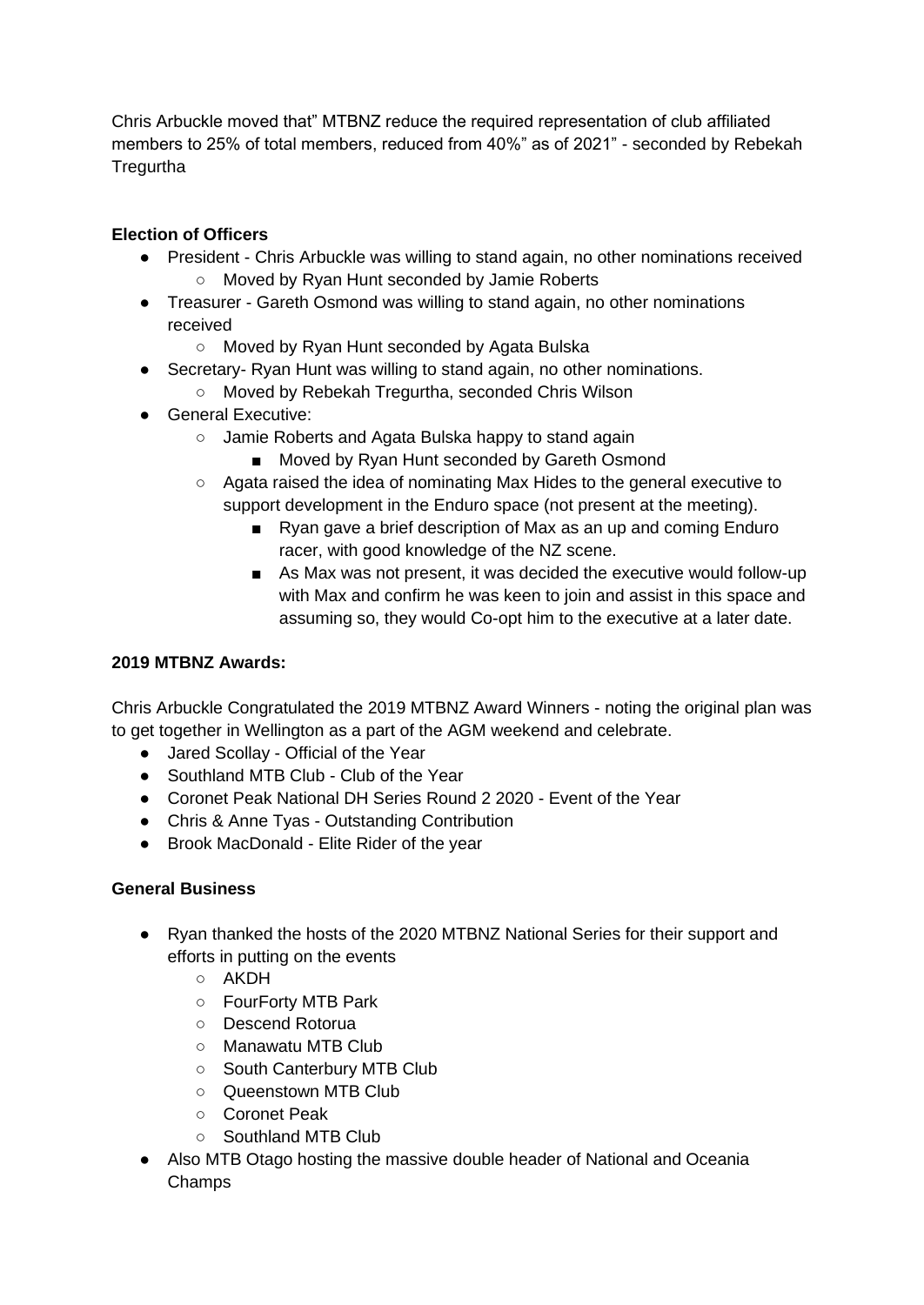- Congratulations to Gravity Canterbury & Christchurch Singletrack who have been awarded the 2021 National MTB Championships
- 2021 MTBNZ Event Announcement coming shortly, final calendar confirmations being worked through with preferred hosts then will be announced
- Jared Scollay Queried a number of areas discussed at the 2019 AGM
- ●
- Marathon (XCM) Position on a National Championship
	- An EOI was published in 2019 for a 2020 event but no agreement was reached with those who expressed interest
	- In this space the main options are all commercial operators
	- Challenge is in having a commercial operation willing to make the required concessions specifically around licensing and membership that are required to make it a sanctioned UCI National Championship
	- MTBNZ are open to proposals on this front but currently are not actively soliciting as such.
- Enduro Position on MTBNZ Events and/or a National Championship
	- An EOI for a National Championship was issued in 2019 but no responses were received
	- MTBNZ sees this as an important discipline to progress in the coming year - looking to bolster MTBNZ exec capacity to support
	- Likely look at testing Enduro events existing ones for a national series
		- Key is adding value not just attaching a label
		- Nothing stopping it happening per se more a matter of time and human resource.
- Pumptrack
	- Chris has had some discussions with Dion Earnest (BMXNZ) around this as a joint venture
	- Just needs time to develop
- E-Bikes:
	- MTBNZ keen to see where this would best fit in
		- Group discussed generally in the XC END space
		- Tom Bamford among others pointed to it growing rapidly ○ Seeing more and more competent riders on them
		- From a competitive side noted that World Championships is currently a first in first served qualification model and really needs some sanctioned events to serve as qualification - give it credibility.
			- Also Ryan mentioned that it seems likely the format (which was basically XCO in 2019) will likely evolve to better showcase the capability of the bikes.
- Discussion around huge growth in the school age MTB area and what comes next after that level of events
	- Auckland Schools MTB regularly getting 250-280 riders per event
	- Similar experience in Christchurch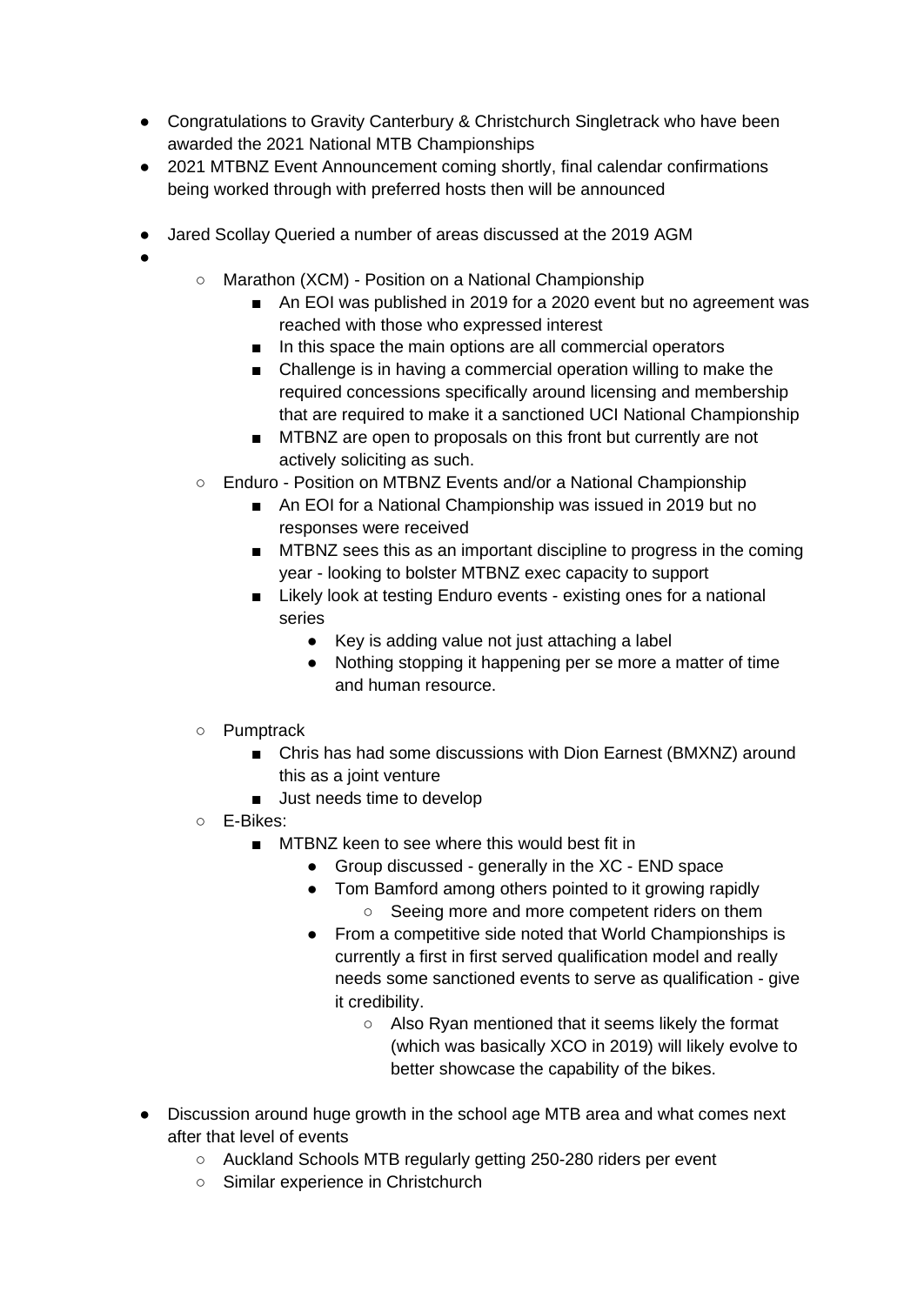- $\circ$  Gareth noted the large growth in club membership seen when building from juniors up - also brings the parents and the rest of the family in.
- Rebekah noted for CHCH Singletrack the hardest age-group to attract is 20- 30
- Discussion around this often being a time losing riders as they focus on education, career building or travel.
- Not necessarily a bad thing as numbers do seem to rebound but worth noting
- Working with Cycling NZ schools Chris thanked Cath Cheatley for her assistance in getting Gareth Osmond Co-opted onto the Cycling NZ Schools Board

Overall it was agreed it would be worth workshopping specifically on the youth development space. Action: MTBNZ to facilitate a development / MTB workshop in 2021

- Jared asked about barriers to link together existing events
	- MTB Crown Chris overviewed past interest, cost and options. Agreed worth a revisit , perhaps fund a MTBNZ specific system if crown has been superseded.
- Partnership Agreement with Cycling New Zealand
	- Chris explained working with Cycling NZ on what we see best
	- Meaningful outcomes for MTBNZ and Mountain Biking in general
	- Jacques reaffirmed proactive communications affiliation and events and performance hub – MTBNZ /CNZ working together.
	- MTBNZ had enabled through working with CNZ Board an Off Road code meeting.
	- While MTBNZ is highly operational, MTBNZ is now working a lot more closely with CNZ at a strategic and board level.
	- Tony echoed Chris's and Jacques comments comments around purpose CNZ want/need strong member organisations.
	- Jacques talked about moving forward with strategy now purpose has been set for Cycling NZ - Noted need to recognise dearth of volunteers in MTB - CNZ need to remember that.
- Tom Bamford Purpose of MTBNZ need to work on the other 90% of the membership and the value - What is the value of that ??
	- Jared Help with nuts and bolts of being a club H&S, Docs, more complexity around this stuff. -
		- Chris noted the resource library we are trying to build
	- Intention to maintain a link with Trail fund in addition to input to NZ trail standards
	- Linking to rider development across MTB
	- Chris talked to building events We have got it sorted out now, but does it provide a breeding ground for riders
	- Tony Same struggles at Cycling NZ hoping to look wider than previously in setting new strategy.